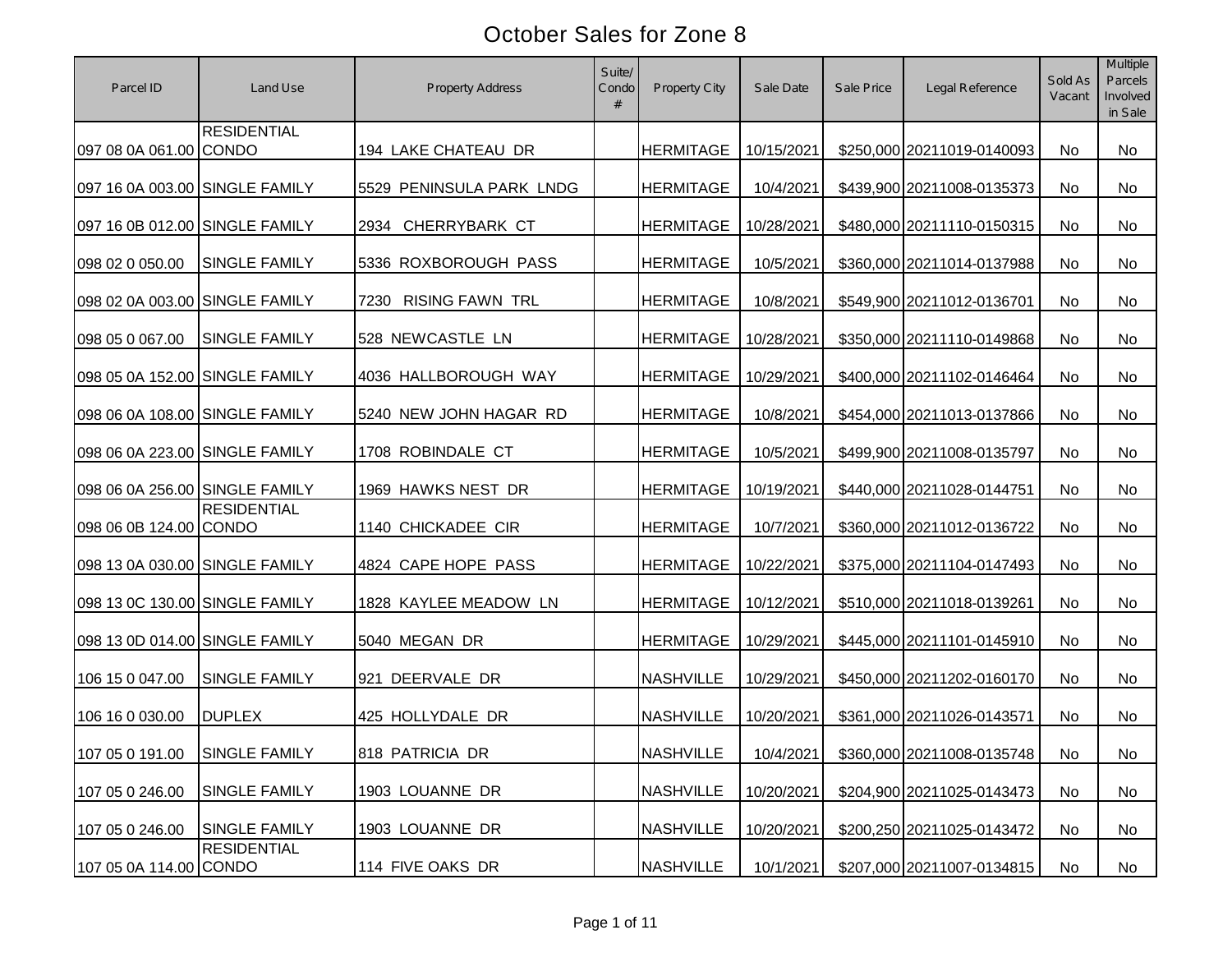| Parcel ID                      | Land Use             | <b>Property Address</b>   | Suite/<br>Condo<br># | Property City                 | Sale Date  | Sale Price | Legal Reference            | Sold As<br>Vacant | <b>Multiple</b><br>Parcels<br>Involved<br>in Sale |
|--------------------------------|----------------------|---------------------------|----------------------|-------------------------------|------------|------------|----------------------------|-------------------|---------------------------------------------------|
| 107 09 0 060.00                | <b>SINGLE FAMILY</b> | 923 RADFORD DR            |                      | <b>NASHVILLE</b>              | 10/15/2021 |            | \$340,000 20211028-0144675 | No                | No                                                |
| 107 13 0 003.00                | <b>SINGLE FAMILY</b> | 1001 PATRICIA DR          |                      | <b>NASHVILLE</b>              | 10/14/2021 |            | \$350,000 20211025-0142932 | No                | No                                                |
| 108 07 0B 091.00 CONDO         | <b>RESIDENTIAL</b>   | 316 TIMBERWAY CIR         |                      | <b>NASHVILLE</b>              | 10/28/2021 |            | \$215,000 20211101-0145837 | No                | No                                                |
| 108 08 0 001.00                | <b>SINGLE FAMILY</b> | 956 WEMBERTON DR          |                      | <b>NASHVILLE</b>              | 10/30/2021 |            | \$340,000 20211004-0132682 | No                | <b>No</b>                                         |
| 108 12 0 134.00                | <b>ZERO LOT LINE</b> | 3250 LAKEFORD DR          |                      | <b>NASHVILLE</b>              | 10/7/2021  |            | \$160,000 20211012-0137298 | No                | No                                                |
| 108 12 0 170.00                | <b>ZERO LOT LINE</b> | 1216 TIMBER VALLEY DR     |                      | <b>NASHVILLE</b>              | 10/13/2021 |            | \$264,500 20211020-0141040 | No                | No                                                |
| 108 12 0B 227.00 SINGLE FAMILY |                      | 3421 HARBOR HILL PL       |                      | <b>NASHVILLE</b>              | 10/8/2021  |            | \$265,000 20211021-0141449 | No                | No                                                |
| 108 15 0 044.00                | <b>ZERO LOT LINE</b> | 819 WOODCRAFT DR          |                      | <b>NASHVILLE</b>              | 10/13/2021 |            | \$235,000 20211018-0139356 | No                | No                                                |
| 108 16 0 230.00                | <b>ZERO LOT LINE</b> | 310 WOODWIND CT           |                      | <b>NASHVILLE</b>              | 10/11/2021 |            | \$185,000 20211119-0153966 | No                | No                                                |
| 108 16 0 240.00                | <b>ZERO LOT LINE</b> | 209 WOODMAKER CT          |                      | <b>NASHVILLE</b>              | 10/5/2021  |            | \$210,000 20221050-0002135 | No                | <b>No</b>                                         |
| 109 05 0D 123.00 CONDO         | <b>RESIDENTIAL</b>   | 1838 LINCOYA BAY DR       |                      | <b>NASHVILLE</b>              | 10/15/2021 |            | \$240,000 20211022-0142124 | No                | No                                                |
| 110 00 0 013.00                | <b>SINGLE FAMILY</b> | 1735 STEWARTS FERRY PIKE  |                      | <b>HERMITAGE</b>              | 10/14/2021 |            | \$280,000 20211026-0143671 | No                | No                                                |
| 110 00 0 130.00                | <b>SINGLE FAMILY</b> | 4708 HESSEY RD            |                      | <b>MOUNT</b><br><b>JULIET</b> | 10/6/2021  |            | \$479,000 20211013-0137670 | No                | No                                                |
| 110 02 0B 052.00 CONDO         | <b>RESIDENTIAL</b>   | HARBOR RESERVE CV<br>5002 |                      | <b>HERMITAGE</b>              | 10/15/2021 |            | \$170,000 20211018-0139910 | Yes               | Yes                                               |
| 110 02 0B 053.00 CONDO         | <b>RESIDENTIAL</b>   | HARBOR RESERVE CV<br>5000 |                      | <b>HERMITAGE</b>              | 10/15/2021 |            | \$170,000 20211018-0139910 | Yes               | Yes                                               |
| 119 03 0 106.00                | <b>SINGLE FAMILY</b> | 360 WIMPOLE DR            |                      | <b>NASHVILLE</b>              | 10/5/2021  |            | \$317,500 20211108-0148964 | No                | No                                                |
| 119 03 0 106.00 SINGLE FAMILY  |                      | 360 WIMPOLE DR            |                      | <b>NASHVILLE</b>              | 10/7/2021  |            | \$329,900 20211122-0154771 | No                | No                                                |
| 119 07 0 107.00                | <b>SINGLE FAMILY</b> | 105 BLACKSTONE PL         |                      | <b>NASHVILLE</b>              | 10/26/2021 |            | \$379,000 20211104-0147717 | No                | No                                                |
| 119 08 0 058.00                | <b>SINGLE FAMILY</b> | 716 CAMEO DR              |                      | <b>NASHVILLE</b>              | 10/19/2021 |            | \$401,050 20211025-0142690 | No                | No                                                |
| 119 12 0 137.00                | <b>SINGLE FAMILY</b> | 908 DRUMMOND DR           |                      | <b>NASHVILLE</b>              | 10/29/2021 |            | \$205,000 20211103-0147404 | No                | No                                                |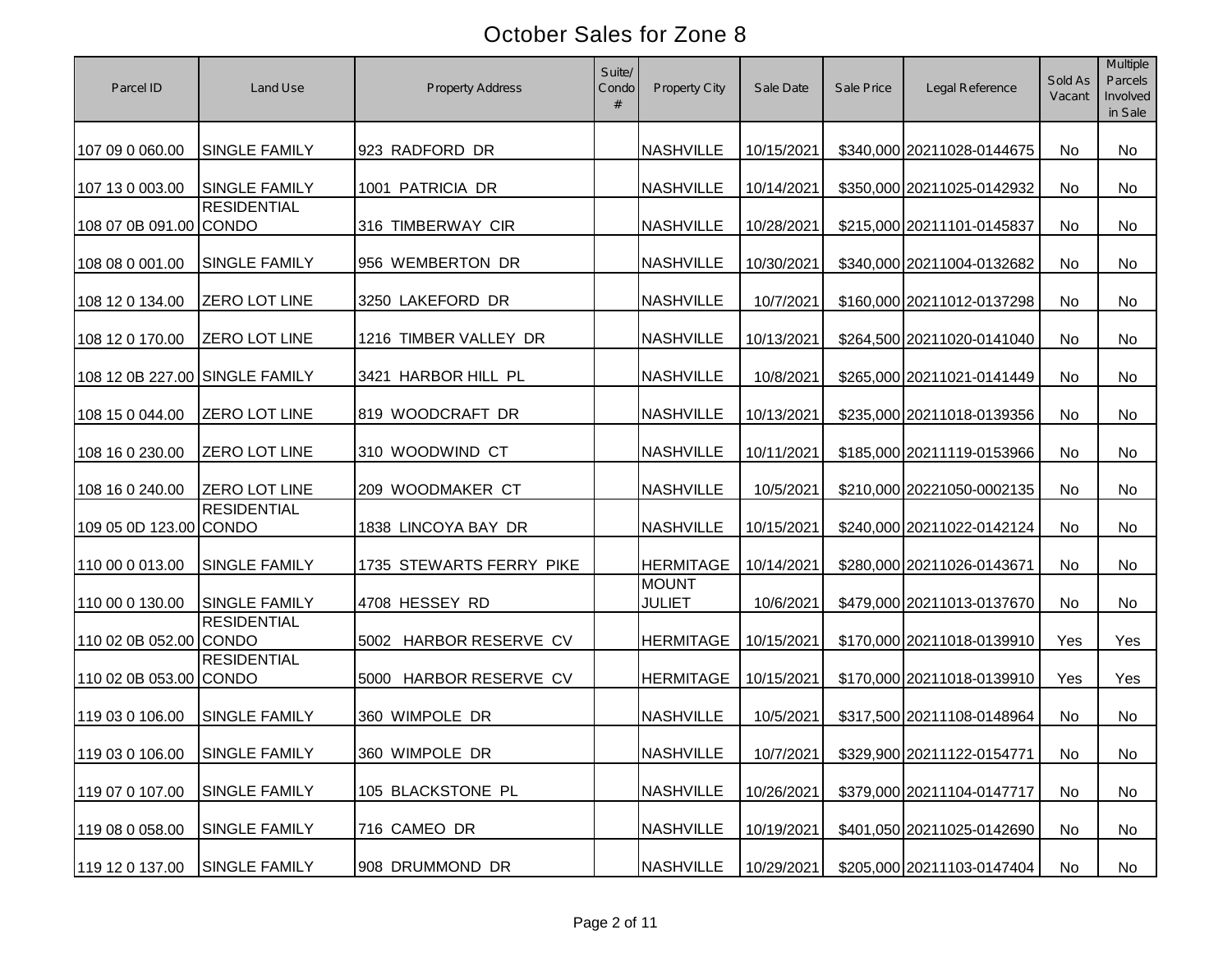| Parcel ID                      | Land Use             | <b>Property Address</b> | Suite/<br>Condo<br># | Property City          | Sale Date  | Sale Price | Legal Reference            | Sold As<br>Vacant | Multiple<br><b>Parcels</b><br>Involved<br>in Sale |
|--------------------------------|----------------------|-------------------------|----------------------|------------------------|------------|------------|----------------------------|-------------------|---------------------------------------------------|
| 119 12 0 137.00                | <b>SINGLE FAMILY</b> | 908 DRUMMOND DR         |                      | <b>NASHVILLE</b>       | 10/29/2021 |            | \$242,500 20211109-0149650 | No                | No                                                |
| 119 16 0 085.00                | <b>SINGLE FAMILY</b> | 1008 DRUMMOND DR        |                      | <b>NASHVILLE</b>       | 10/7/2021  |            | \$260,000 20211013-0137539 | No                | <b>No</b>                                         |
| 120 00 0 080.00                | <b>SINGLE FAMILY</b> | 1220 CURREY RD          |                      | <b>NASHVILLE</b>       | 10/22/2021 |            | \$255,000 20211110-0150381 | No                | No                                                |
| 120 01 0 042.00                | <b>SINGLE FAMILY</b> | 730 WINTHORNE DR        |                      | <b>NASHVILLE</b>       | 10/12/2021 |            | \$370,000 20211025-0143131 | No                | No                                                |
| 120 02 0 117.00                | <b>SINGLE FAMILY</b> | 1324 MARS DR            |                      | <b>NASHVILLE</b>       | 10/4/2021  |            | \$125,000 20211005-0133751 | No                | No                                                |
| 120 06 0 004.00                | <b>SINGLE FAMILY</b> | 1312 SATURN DR          |                      | <b>NASHVILLE</b>       | 10/21/2021 |            | \$275,000 20211027-0144481 | No                | No                                                |
| 120 10 0 073.00                | <b>SINGLE FAMILY</b> | 400 WEAVER DR           |                      | <b>NASHVILLE</b>       | 10/8/2021  |            | \$340,000 20211013-0137349 | No                | No                                                |
| 120 13 0 067.00                | <b>ZERO LOT LINE</b> | 3479 MCGAVOCK PIKE      |                      | <b>NASHVILLE</b>       | 10/5/2021  |            | \$173,000 20211008-0135726 | No                | No                                                |
| 122 01 0A 183.00 SINGLE FAMILY |                      | 425 STONE CHIMNEY CT    |                      | <b>NASHVILLE</b>       | 10/26/2021 |            | \$378,000 20211029-0145230 | No                | No                                                |
| 122 01 0A 291.00 SINGLE FAMILY |                      | 2120 BRANCH OAK TRL     |                      | <b>NASHVILLE</b>       | 10/22/2021 |            | \$466,000 20211026-0143578 | No                | No                                                |
| 122 01 0A 320.00 SINGLE FAMILY |                      | 2184 BRANCH OAK TRL     |                      | <b>NASHVILLE</b>       | 10/28/2021 |            | \$385,000 20211102-0146466 | No                | No                                                |
| 122 01 0A 378.00 CONDO         | <b>RESIDENTIAL</b>   | 311 DOE RIDGE CT        |                      | <b>NASHVILLE</b>       | 10/7/2021  |            | \$242,200 20211014-0138299 | No                | No                                                |
| 122 01 0A 490.00 CONDO         | <b>RESIDENTIAL</b>   | 122 ANTLER RIDGE CIR    |                      | <b>NASHVILLE</b>       | 10/18/2021 |            | \$265,000 20211025-0143312 | No                | No                                                |
| 122 15 0A 031.00 CONDO         | <b>RESIDENTIAL</b>   | 4001 ANDERSON RD        | 31                   | <b>NASHVILLE</b>       | 10/12/2021 |            | \$229,000 20211019-0140407 | <b>No</b>         | No                                                |
| 122 15 0A 056.00 CONDO         | <b>RESIDENTIAL</b>   | 4001 ANDERSON RD        | 56                   | <b>NASHVILLE</b>       | 10/8/2021  |            | \$265,000 20211014-0138414 | No                | No                                                |
| 133 04 0 049.00                | <b>SINGLE FAMILY</b> | 1018 CROWDER CT         |                      | <b>NASHVILLE</b>       | 10/25/2021 |            | \$265,000 20211026-0143632 | <b>No</b>         | No                                                |
| 135 08 0A 807.00 CONDO         | <b>RESIDENTIAL</b>   | 807 LONGHUNTER CT       |                      | NASHVILLE   10/12/2021 |            |            | \$180,000 20211015-0139206 | No                | No                                                |
| 135 08 0B 057.00 CONDO         | <b>RESIDENTIAL</b>   | 3030 NED SHELTON RD     |                      | 240 NASHVILLE          | 10/30/2021 |            | \$286,323 20211103-0147395 | No                | No                                                |
| 135 10 0C 016.00 SINGLE FAMILY |                      | 1889 OLIVE CIR          |                      | <b>NASHVILLE</b>       | 10/18/2021 |            | \$345,000 20211022-0142251 | No                | No                                                |
| 135 11 0C 017.00 CONDO         | <b>RESIDENTIAL</b>   | 133 NASHBORO GRNS       |                      | <b>NASHVILLE</b>       | 10/14/2021 |            | \$310,000 20211020-0140577 | No                | No                                                |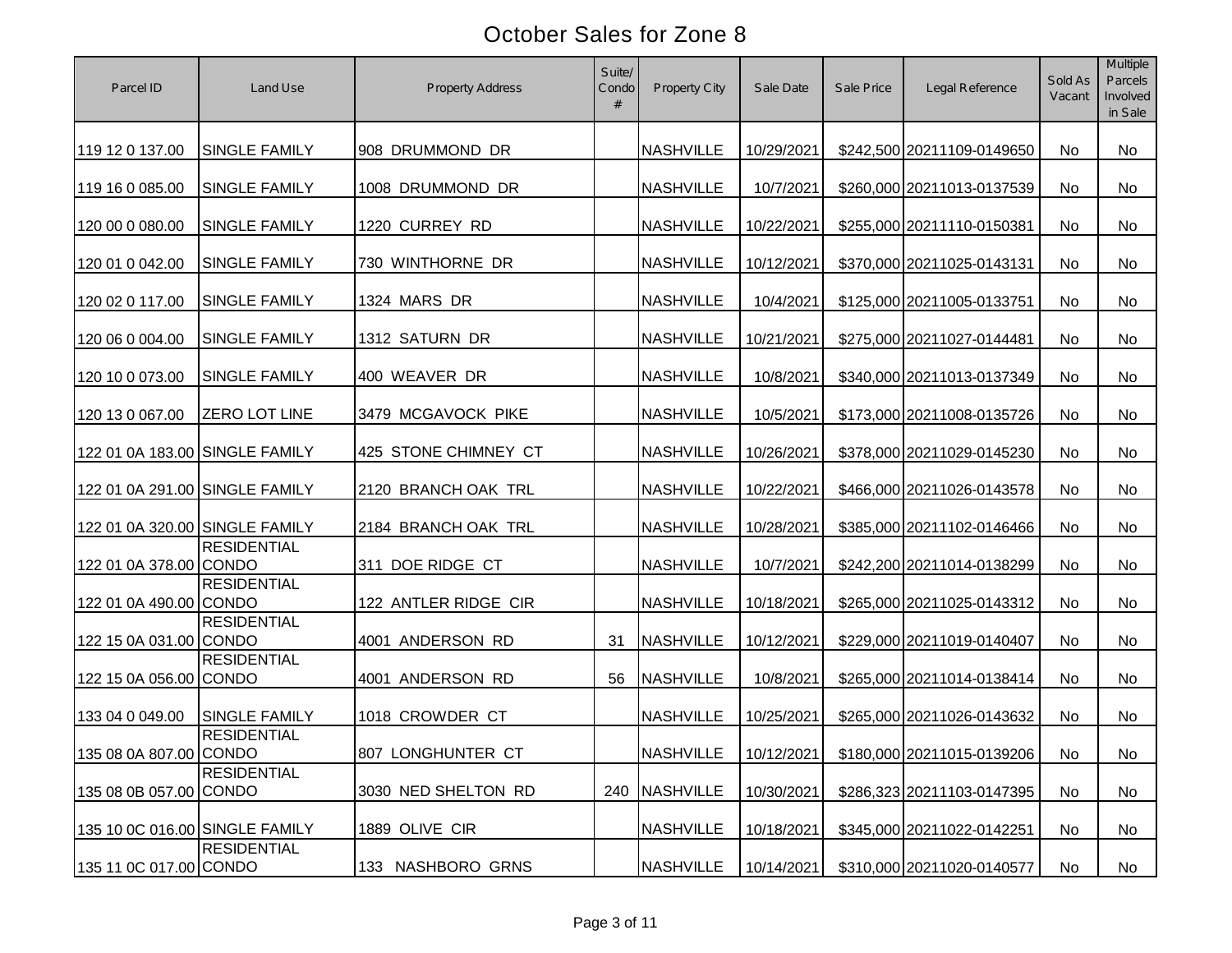| Parcel ID                      | Land Use                                           | <b>Property Address</b> | Suite/<br>Condo<br># | <b>Property City</b> | Sale Date  | Sale Price | Legal Reference            | Sold As<br>Vacant | Multiple<br>Parcels<br>Involved<br>in Sale |
|--------------------------------|----------------------------------------------------|-------------------------|----------------------|----------------------|------------|------------|----------------------------|-------------------|--------------------------------------------|
| 135 11 0C 073.00 CONDO         | <b>RESIDENTIAL</b>                                 | 303 NASHBORO GREENS WAY |                      | <b>NASHVILLE</b>     | 10/5/2021  |            | \$265,000 20211008-0135635 | No                | No                                         |
| 135 12 0A 036.00 CONDO         | <b>RESIDENTIAL</b>                                 | 2073 NASHBORO BLVD      |                      | <b>NASHVILLE</b>     | 10/27/2021 |            | \$195,000 20211103-0147146 | No                | <b>No</b>                                  |
| 135 12 0B 015.00 CONDO         | <b>RESIDENTIAL</b>                                 | 2134 NASHBORO BLVD      |                      | <b>NASHVILLE</b>     | 10/27/2021 |            | \$278,000 20211102-0146681 | No                | No                                         |
| 135 12 0B 118.00 CONDO         | <b>RESIDENTIAL</b>                                 | 2314 NASHBORO BLVD      |                      | <b>NASHVILLE</b>     | 10/11/2021 |            | \$288,000 20211101-0145975 | No                | <b>No</b>                                  |
| 135 12 0C 024.00 CONDO         | <b>RESIDENTIAL</b>                                 | 1951 NASHBORO BLVD      |                      | <b>NASHVILLE</b>     | 10/1/2021  |            | \$240,000 20211004-0133404 | No                | No                                         |
| 135 12 0D 135.00 CONDO         | <b>RESIDENTIAL</b>                                 | 1135 NASHBORO BLVD      |                      | <b>NASHVILLE</b>     | 10/12/2021 |            | \$220,000 20211014-0138410 | No                | No                                         |
| 135 12 0E 257.00 CONDO         | <b>RESIDENTIAL</b>                                 | 2262 NASHBORO BLVD      |                      | <b>NASHVILLE</b>     | 10/26/2021 |            | \$260,000 20211027-0144617 | No                | No                                         |
| 135 12 0E 304.00 CONDO         | <b>RESIDENTIAL</b>                                 | 2638 NASHBORO BLVD      |                      | <b>NASHVILLE</b>     | 10/27/2021 |            | \$280,000 20211102-0146289 | No                | No                                         |
|                                | <b>VACANT</b><br>135 12 0F 051.00 RESIDENTIAL LAND | NASHBORO BLVD<br>1325   |                      | <b>NASHVILLE</b>     | 10/29/2021 |            | \$210,000 20211105-0148270 | No                | Yes                                        |
|                                | <b>VACANT</b><br>135 12 0F 052.00 RESIDENTIAL LAND | NASHBORO BLVD<br>1323   |                      | <b>NASHVILLE</b>     | 10/29/2021 |            | \$210,000 20211105-0148270 | Yes               | Yes                                        |
| 135 14 0A 133.00 SINGLE FAMILY |                                                    | 512 BLACK MOUNTAIN CT   |                      | <b>ANTIOCH</b>       | 10/6/2021  |            | \$300,000 20211008-0135461 | No                | No                                         |
| 136 03 0A 001.00 CONDO         | <b>RESIDENTIAL</b>                                 | 4000 ANDERSON RD        | -1                   | <b>NASHVILLE</b>     | 10/8/2021  |            | \$275,000 20211012-0136976 | No                | No                                         |
| 136 03 0A 053.00 CONDO         | <b>RESIDENTIAL</b>                                 | 4000 ANDERSON RD        | 53                   | <b>NASHVILLE</b>     | 10/25/2021 |            | \$223,000 20211028-0144705 | No                | No                                         |
| 136 03 0A 118.00 CONDO         | <b>RESIDENTIAL</b>                                 | 3880 PRIEST LAKE DR     | 34                   | <b>NASHVILLE</b>     | 10/26/2021 |            | \$194,000 20211029-0145325 | No                | No                                         |
| 136 05 0A 086.00 SINGLE FAMILY |                                                    | 3105 DEMETROS PL        |                      | <b>NASHVILLE</b>     | 10/7/2021  |            | \$370,000 20211014-0138036 | No                | No                                         |
| 136 06 0 016.00                | <b>SINGLE FAMILY</b>                               | 100 SAXON MIST DR       |                      | <b>NASHVILLE</b>     | 10/8/2021  |            | \$345,000 20211013-0137830 | No                | No                                         |
| 136 07 0 177.00 SINGLE FAMILY  |                                                    | 3649 WOOD BRIDGE DR     |                      | <b>NASHVILLE</b>     | 10/15/2021 |            | \$430,000 20211020-0140959 | No                | No                                         |
| 136 10 0B 082.00 CONDO         | <b>RESIDENTIAL</b>                                 | 3533 SENECA FOREST DR   |                      | <b>NASHVILLE</b>     | 10/29/2021 |            | \$187,000 20220103-0000655 | No                | No                                         |
| 136 13 0 102.00                | <b>DUPLEX</b>                                      | 3109 WILDWOOD DR        |                      | <b>NASHVILLE</b>     | 10/22/2021 |            | \$140,000 20211028-0145114 | No                | No                                         |
| 136 14 0 052.00                | <b>SINGLE FAMILY</b>                               | 112 LAKE TERRACE CIR    |                      | <b>NASHVILLE</b>     | 10/7/2021  |            | \$270,000 20211109-0149370 | No                | No                                         |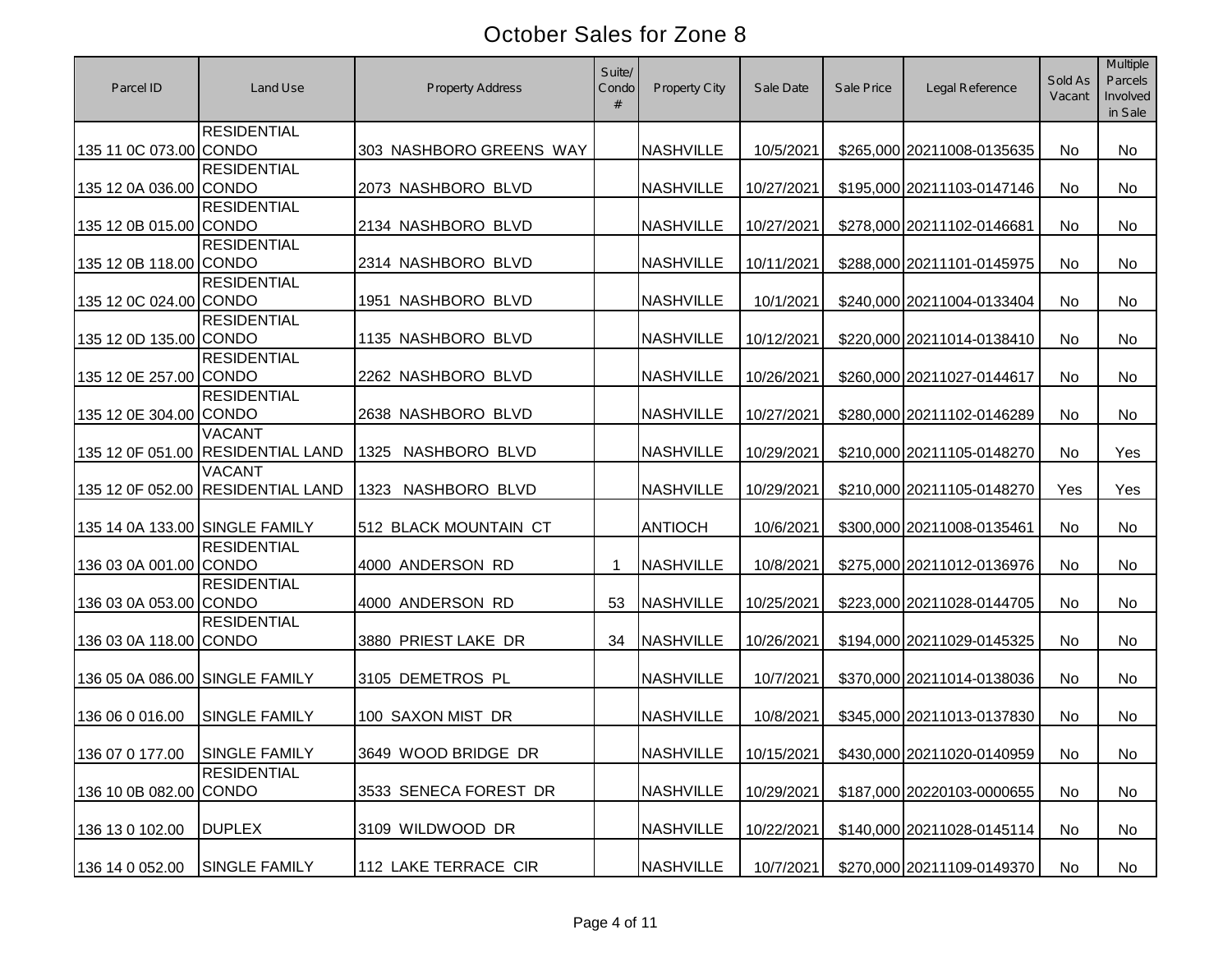| Parcel ID                      | Land Use                           | <b>Property Address</b>  | Suite/<br>Condo<br># | <b>Property City</b> | Sale Date  | Sale Price | Legal Reference            | Sold As<br>Vacant | Multiple<br>Parcels<br>Involved<br>in Sale |
|--------------------------------|------------------------------------|--------------------------|----------------------|----------------------|------------|------------|----------------------------|-------------------|--------------------------------------------|
| 136 15 0A 045.00 CONDO         | <b>RESIDENTIAL</b>                 | 3405 OLD ANDERSON RD     |                      | 304 ANTIOCH          | 10/28/2021 |            | \$242,000 20211101-0145940 | No                | <b>No</b>                                  |
| 136 15 0B 143.00 CONDO         | <b>RESIDENTIAL</b>                 | 3401 ANDERSON RD         | 100                  | <b>ANTIOCH</b>       | 10/13/2021 |            | \$220,000 20211015-0138985 | No                | No                                         |
| 137 04 0B 032.00 SINGLE FAMILY |                                    | ARBOR POINTE WAY<br>2200 |                      | <b>HERMITAGE</b>     | 10/15/2021 |            | \$438,200 20211022-0141978 | No                | No                                         |
| 148 08 0 053.00                | <b>SINGLE FAMILY</b>               | 840 OAKWOOD TERRACE DR   |                      | <b>ANTIOCH</b>       | 10/23/2021 |            | \$290,300 20211101-0146048 | No                | No                                         |
| 148 08 0 077.00                | SINGLE FAMILY                      | 849 OAKWOOD TERRACE DR   |                      | <b>ANTIOCH</b>       | 10/4/2021  |            | \$315,000 20211006-0134545 | No                | <b>No</b>                                  |
| 148 12 0 170.00                | SINGLE FAMILY                      | 120 DOWDY CT             |                      | <b>ANTIOCH</b>       | 10/29/2021 |            | \$311,500 20211109-0149261 | No                | <b>No</b>                                  |
| 149 01 0A 033.00 SINGLE FAMILY |                                    | 2112 MULLEN CIR          |                      | <b>NASHVILLE</b>     | 10/22/2021 |            | \$295,000 20211027-0144161 | No                | No                                         |
| 149 02 0A 091.00 SINGLE FAMILY |                                    | 516 PICCADILLY ROW       |                      | <b>ANTIOCH</b>       | 10/18/2021 |            | \$360,900 20211020-0140924 | No                | No                                         |
| 149 02 0C 002.00 CONDO         | <b>RESIDENTIAL</b>                 | 102 ELIZABETHS CT        |                      | <b>ANTIOCH</b>       | 10/12/2021 |            | \$197,000 20211015-0138605 | No                | No                                         |
| 149 03 0 041.00                | <b>SINGLE FAMILY</b>               | 2451 RYCHEN DR           |                      | <b>NASHVILLE</b>     | 10/19/2021 |            | \$250,000 20211025-0142974 | No                | No                                         |
| 149 05 0A 218.00               | <b>RESIDENTIAL</b><br><b>CONDO</b> | 218 PEPPER RIDGE CIR     |                      | <b>ANTIOCH</b>       | 10/19/2021 |            | \$249,000 20211022-0142063 | No                | No                                         |
| 149 06 0 003.00                | <b>SINGLE FAMILY</b>               | 4944 PEBBLE CREEK DR     |                      | <b>ANTIOCH</b>       | 10/15/2021 |            | \$343,500 20211027-0144405 | No                | <b>No</b>                                  |
| 149 06 0B 001.00 SINGLE FAMILY |                                    | 2561 TREETOP DR          |                      | <b>ANTIOCH</b>       | 10/28/2021 |            | \$324,000 20211103-0146937 | No                | No                                         |
| 149 07 0B 053.00 SINGLE FAMILY |                                    | 5196 PEBBLE CREEK DR     |                      | <b>ANTIOCH</b>       | 10/6/2021  |            | \$251,489 20211008-0135482 | No                | No                                         |
| 149 09 0 069.00                | <b>SINGLE FAMILY</b>               | 708 RICHARDS RD          |                      | <b>ANTIOCH</b>       | 10/4/2021  |            | \$271,000 20211006-0134576 | No                | No                                         |
| 149 09 0 107.00                | <b>SINGLE FAMILY</b>               | 204 MANATEE CT           |                      | <b>ANTIOCH</b>       | 10/8/2021  |            | \$295,000 20211013-0137603 | No                | No                                         |
| 149 10 0 056.00                | SINGLE FAMILY                      | 5032 PEBBLE CREEK DR     |                      | <b>ANTIOCH</b>       | 10/28/2021 |            | \$350,000 20211105-0147951 | No                | No                                         |
| 149 11 0A 068.00 SINGLE FAMILY |                                    | 1472 RICE HILL CIR       |                      | <b>ANTIOCH</b>       | 10/6/2021  |            | \$260,000 20211122-0154820 | No                | No                                         |
| 149 12 0B 004.00 SINGLE FAMILY |                                    | 1232 TWIN CIRCLE DR      |                      | <b>NASHVILLE</b>     | 10/1/2021  |            | \$347,500 20211019-0140395 | No                | No                                         |
| 149 13 0 074.00                | SINGLE FAMILY                      | 2529 UNA ANTIOCH PIKE    |                      | <b>ANTIOCH</b>       | 10/20/2021 |            | \$345,000 20211025-0142631 | No                | No                                         |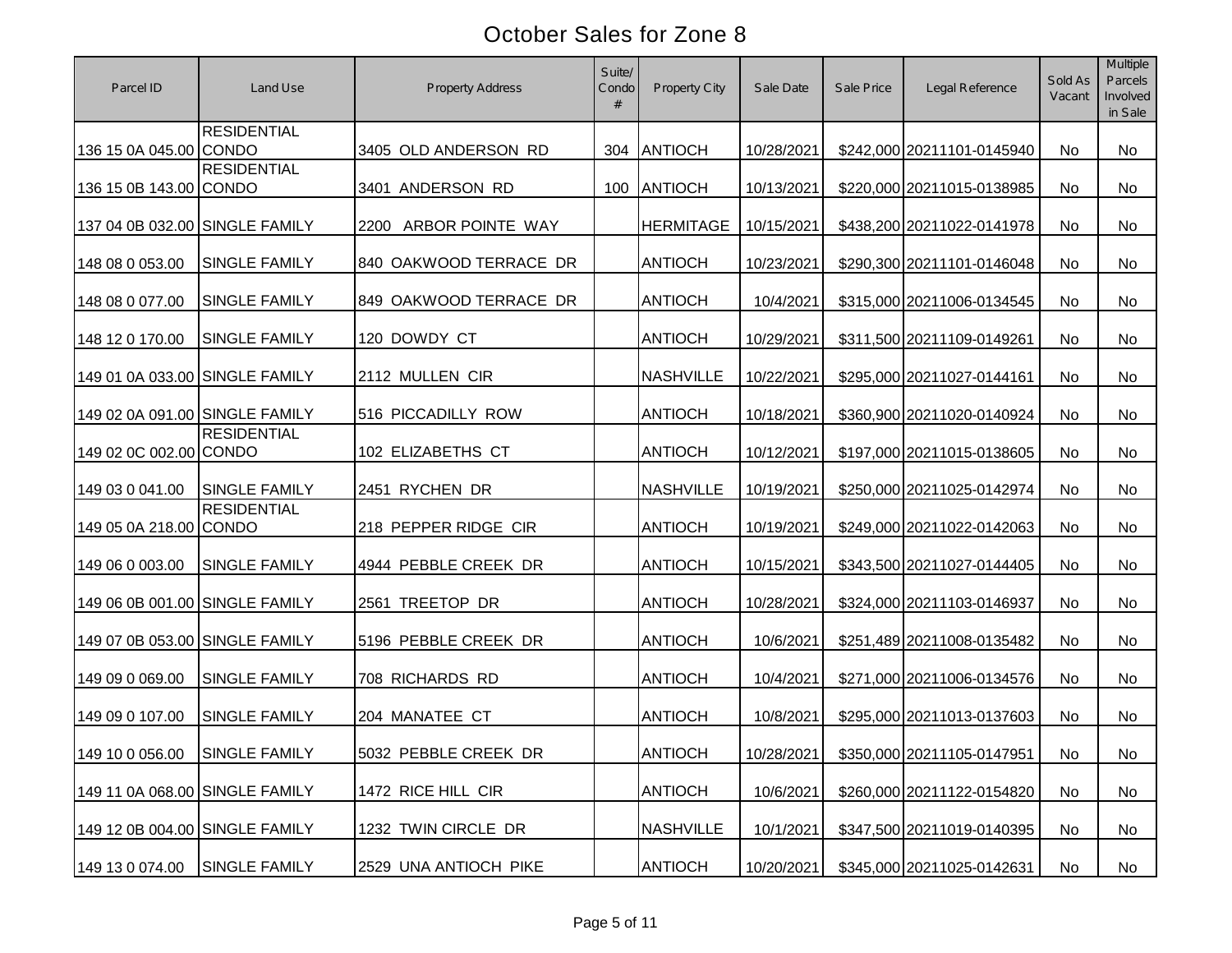| Parcel ID                      | Land Use                      | <b>Property Address</b> | Suite/<br>Condo<br># | Property City    | Sale Date  | Sale Price | Legal Reference            | Sold As<br>Vacant | Multiple<br>Parcels<br>Involved<br>in Sale |
|--------------------------------|-------------------------------|-------------------------|----------------------|------------------|------------|------------|----------------------------|-------------------|--------------------------------------------|
| 149 13 0 077.00                | <b>SINGLE FAMILY</b>          | 5012 CHADFIELD WAY      |                      | <b>ANTIOCH</b>   | 10/29/2021 |            | \$310,000 20211105-0147888 | No                | No                                         |
| 149 13 0 097.00                | <b>SINGLE FAMILY</b>          | 909 CHADFIELD CT        |                      | <b>ANTIOCH</b>   | 10/28/2021 |            | \$365,000 20211102-0146604 | No                | No                                         |
| 149 15 0A 182.00 SINGLE FAMILY |                               | MULBERRY HILL PL<br>965 |                      | <b>ANTIOCH</b>   | 10/27/2021 |            | \$286,400 20211101-0145916 | No                | No                                         |
| 149 15 0A 183.00 SINGLE FAMILY |                               | 964 MULBERRY HILL PL    |                      | <b>ANTIOCH</b>   | 10/12/2021 |            | \$350,400 20211013-0137512 | No                | No                                         |
| 149 15 0A 189.00 SINGLE FAMILY |                               | 812 BRIDGE CREEK LN     |                      | <b>ANTIOCH</b>   | 10/27/2021 |            | \$360,000 20211102-0146495 | No                | No                                         |
| 149 15 0B 042.00 CONDO         | <b>RESIDENTIAL</b>            | 1515 BRIDGECREST DR     | 307                  | ANTIOCH          | 10/22/2021 |            | \$250,500 20211027-0144529 | No                | No                                         |
| 150 01 0 059.00                | <b>SINGLE FAMILY</b>          | 212 WHORLEY DR          |                      | <b>NASHVILLE</b> | 10/25/2021 |            | \$320,400 20211029-0145363 | No                | No                                         |
| 150 01 0 278.00                | <b>SINGLE FAMILY</b>          | 2916 CHERRY HILLS DR    |                      | <b>ANTIOCH</b>   | 10/13/2021 |            | \$245,000 20211029-0145319 | No                | No                                         |
| 150 01 0 278.00                | <b>SINGLE FAMILY</b>          | 2916 CHERRY HILLS DR    |                      | <b>ANTIOCH</b>   | 10/13/2021 |            | \$235,000 20211018-0139628 | No                | No                                         |
| 150 01 0 326.00                | <b>SINGLE FAMILY</b>          | 609 COLD SPRING DR      |                      | <b>ANTIOCH</b>   | 10/27/2021 |            | \$335,273 20211110-0150404 | No                | No                                         |
| 150 02 0 164.00                | <b>ZERO LOT LINE</b>          | 748 LAKE TERRACE DR     |                      | <b>NASHVILLE</b> | 10/12/2021 |            | \$212,000 20211018-0139878 | No                | No                                         |
| 150 02 0 198.00                | ZERO LOT LINE                 | 615 CASTLEGATE DR       |                      | <b>NASHVILLE</b> | 10/1/2021  |            | \$660,000 20211012-0136713 | No                | Yes                                        |
| 150 02 0 199.00                | <b>ZERO LOT LINE</b>          | 619 CASTLEGATE DR       |                      | <b>NASHVILLE</b> | 10/1/2021  |            | \$660,000 20211012-0136713 | No                | Yes                                        |
| 150 02 0 438.00                | <b>ZERO LOT LINE</b>          | 613 CASTLEGATE DR       |                      | <b>NASHVILLE</b> | 10/1/2021  |            | \$660,000 20211012-0136713 | No                | Yes                                        |
| 150 02 0 439.00                | ZERO LOT LINE                 | 617 CASTLEGATE DR       |                      | <b>NASHVILLE</b> | 10/1/2021  |            | \$660,000 20211012-0136713 | No                | Yes                                        |
| 150 03 0 302.00                | <b>SINGLE FAMILY</b>          | 4012 LANCASHIRE DR      |                      | <b>ANTIOCH</b>   | 10/15/2021 |            | \$380,000 20211021-0141472 | No                | No                                         |
|                                | 150 03 0 396.00 SINGLE FAMILY | 812 DRESDEN CT          |                      | <b>ANTIOCH</b>   | 10/22/2021 |            | \$338,000 20211027-0144285 | No                | No                                         |
| 150 03 0 447.00                | <b>SINGLE FAMILY</b>          | 2921 HIGH RIGGER DR     |                      | <b>NASHVILLE</b> | 10/26/2021 |            | \$277,500 20211103-0147408 | No                | No                                         |
| 150 03 0 498.00                | <b>SINGLE FAMILY</b>          | 3310 ANDERSON RD        |                      | <b>ANTIOCH</b>   | 10/13/2021 |            | \$317,584 20211018-0139675 | No                | No                                         |
| 150 05 0 095.00                | <b>SINGLE FAMILY</b>          | 425 OWENDALE DR         |                      | <b>ANTIOCH</b>   | 10/28/2021 |            | \$276,000 20211104-0147739 | No                | No                                         |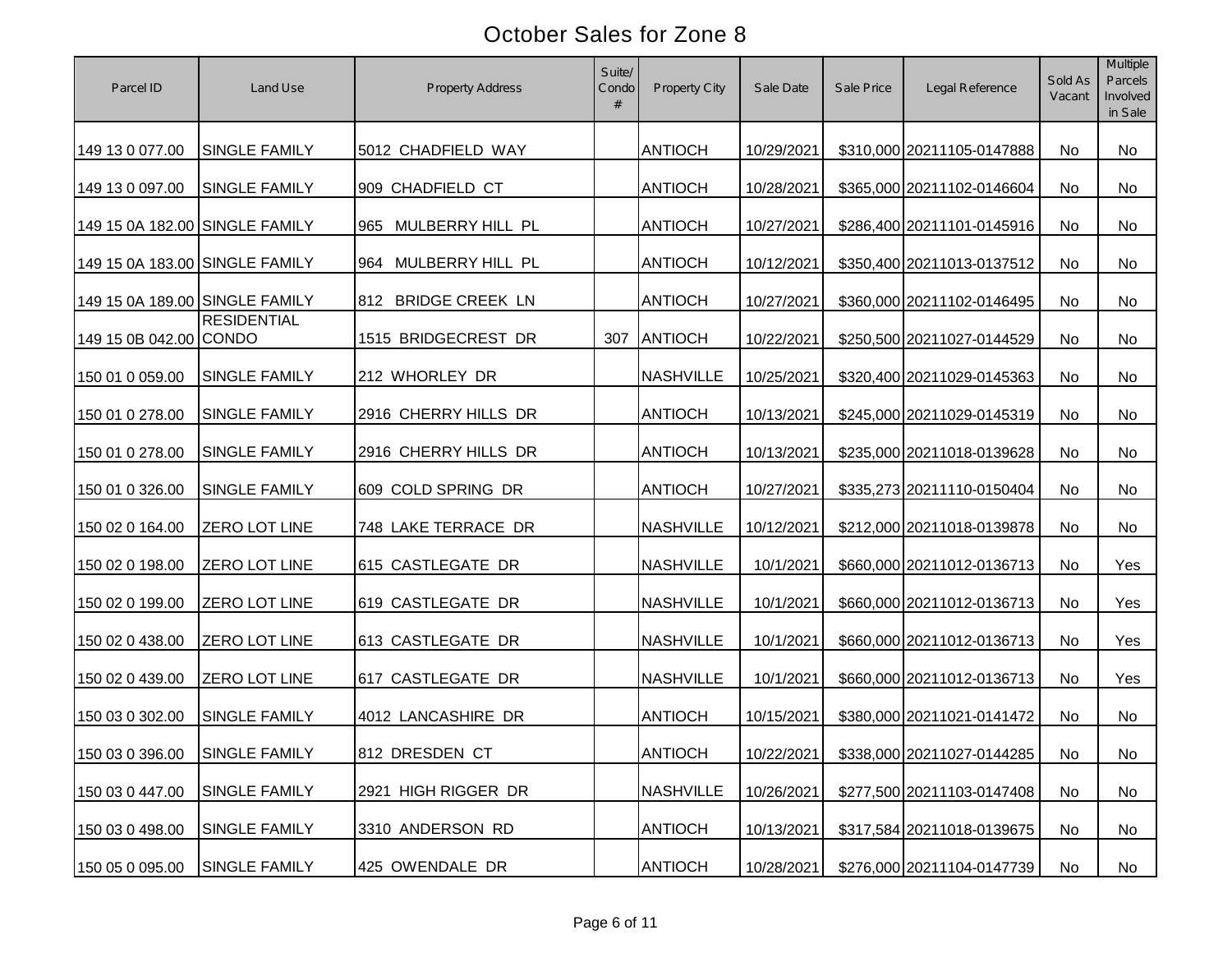| Parcel ID                      | Land Use             | <b>Property Address</b>        | Suite/<br>Condo<br># | Property City    | Sale Date  | Sale Price | Legal Reference            | Sold As<br>Vacant | Multiple<br>Parcels<br>Involved<br>in Sale |
|--------------------------------|----------------------|--------------------------------|----------------------|------------------|------------|------------|----------------------------|-------------------|--------------------------------------------|
| 150 05 0 240.00                | <b>SINGLE FAMILY</b> | 412 SAFFORD VIEW DR            |                      | <b>ANTIOCH</b>   | 10/12/2021 |            | \$344,900 20211015-0139036 | No                | No                                         |
| 150 05 0 300.00                | <b>ZERO LOT LINE</b> | 366 CLEARWATER DR              |                      | <b>NASHVILLE</b> | 10/26/2021 |            | \$215,000 20211102-0146707 | No                | <b>No</b>                                  |
| 150 05 0 358.00                | <b>SINGLE FAMILY</b> | 385 CEDARCLIFF RD              |                      | <b>ANTIOCH</b>   | 10/8/2021  |            | \$326,000 20211018-0139686 | No                | <b>No</b>                                  |
| 150 06 0 120.00                | <b>ZERO LOT LINE</b> | 3008 MOSSDALE DR               |                      | <b>ANTIOCH</b>   | 10/15/2021 |            | \$220,200 20211025-0143103 | No                | No                                         |
| 150 06 0 141.00                | <b>ZERO LOT LINE</b> | 3121 WOODYMORE DR              |                      | <b>ANTIOCH</b>   | 10/7/2021  |            | \$184,000 20211011-0136556 | No                | <b>No</b>                                  |
| 150 06 0A 009.00 SINGLE FAMILY |                      | 2836 LOUISE RUSSELL DR         |                      | <b>ANTIOCH</b>   | 10/1/2021  |            | \$425,000 20211007-0134658 | No                | <b>No</b>                                  |
| 150 07 0 146.00                | <b>SINGLE FAMILY</b> | 408 SPRINGTIME CT              |                      | <b>ANTIOCH</b>   | 10/26/2021 |            | \$325,000 20211029-0145565 | No                | No                                         |
| 150 07 0 364.00                | <b>SINGLE FAMILY</b> | <b>GREEN GARDEN CT</b><br>3601 |                      | <b>ANTIOCH</b>   | 10/4/2021  |            | \$262,500 20211011-0136099 | No                | <b>No</b>                                  |
| 150 07 0 525.00                | <b>ZERO LOT LINE</b> | 3341 OAK TREES CT              |                      | <b>ANTIOCH</b>   | 10/19/2021 |            | \$199,900 20211022-0142150 | <b>No</b>         | <b>No</b>                                  |
| 150 08 0 062.00                | <b>SINGLE FAMILY</b> | 3508 COUNTRY WAY RD            |                      | <b>ANTIOCH</b>   | 10/27/2021 |            | \$296,500 20211207-0162035 | No                | No                                         |
| 150 09 0 105.00                | SINGLE FAMILY        | 2996 OWENDALE DR               |                      | <b>ANTIOCH</b>   | 10/1/2021  |            | \$275,000 20211005-0133474 | No                | No                                         |
| 150 10 0 074.00                | SINGLE FAMILY        | 3424 TOWNESHIP RD              |                      | <b>ANTIOCH</b>   | 10/1/2021  |            | \$235,000 20211005-0133719 | No                | No                                         |
| 150 10 0 086.00                | <b>SINGLE FAMILY</b> | 3029 TOWNE VALLEY RD           |                      | <b>ANTIOCH</b>   | 10/13/2021 |            | \$298,000 20211201-0158435 | No                | No                                         |
| 150 10 0 188.00                | SINGLE FAMILY        | 3341 OAK TIMBER DR             |                      | <b>ANTIOCH</b>   | 10/4/2021  |            | \$304,000 20211008-0135236 | No                | No                                         |
| 150 11 0 346.00                | <b>SINGLE FAMILY</b> | 1621 MAPLE TIMBER CT           |                      | <b>ANTIOCH</b>   | 10/22/2021 |            | \$393,000 20211026-0143761 | <b>No</b>         | No                                         |
| 150 12 0A 013.00 SINGLE FAMILY |                      | 3713 HUNTINGBORO TRL           |                      | <b>ANTIOCH</b>   | 10/5/2021  |            | \$318,000 20211014-0137973 | No                | No                                         |
| 150 12 0A 039.00 SINGLE FAMILY |                      | 6341 MT VIEW RD                |                      | <b>ANTIOCH</b>   | 10/22/2021 |            | \$335,000 20211028-0145219 | No                | No                                         |
| 150 12 0A 089.00 SINGLE FAMILY |                      | 6361 MT VIEW RD                |                      | <b>ANTIOCH</b>   | 10/1/2021  |            | \$375,000 20211012-0137296 | No                | No                                         |
| 150 12 0C 050.00 SINGLE FAMILY |                      | 3565 MT VIEW RIDGE DR          |                      | <b>ANTIOCH</b>   | 10/22/2021 |            | \$331,000 20211116-0152162 | No                | No                                         |
| 150 14 0 022.00                | <b>SINGLE FAMILY</b> | 424 HICKORY TIMBER CT          |                      | <b>ANTIOCH</b>   | 10/21/2021 |            | \$275,000 20211025-0143309 | No                | No                                         |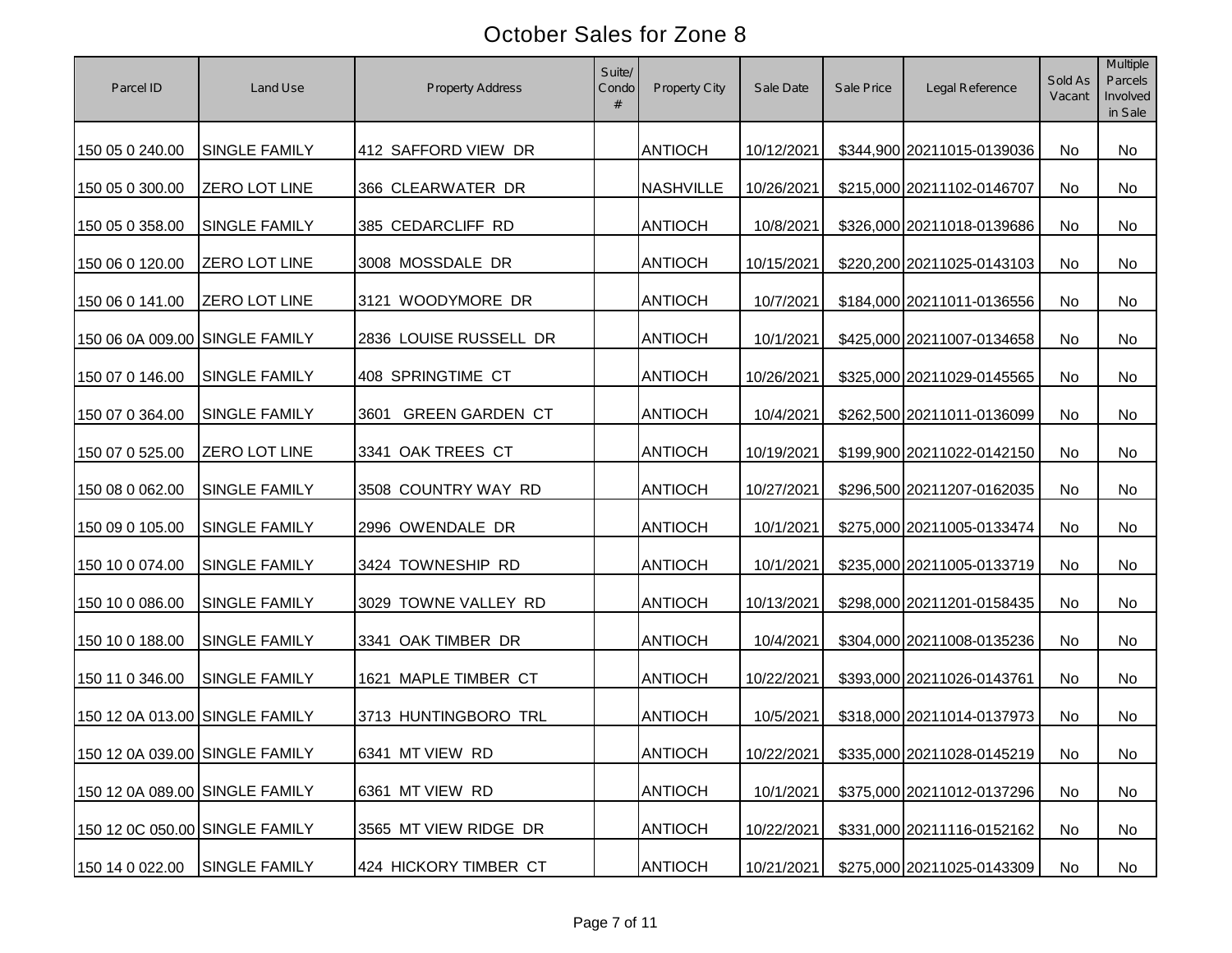| Parcel ID                      | Land Use             | <b>Property Address</b>     | Suite/<br>Condo<br># | Property City  | Sale Date  | Sale Price | Legal Reference            | Sold As<br>Vacant | Multiple<br>Parcels<br>Involved<br>in Sale |
|--------------------------------|----------------------|-----------------------------|----------------------|----------------|------------|------------|----------------------------|-------------------|--------------------------------------------|
| 150 14 0A 061.00 SINGLE FAMILY |                      | 205 SHOEMAKER CT            |                      | <b>ANTIOCH</b> | 10/8/2021  |            | \$311,000 20211014-0138233 | No                | <b>No</b>                                  |
| 151 01 0A 059.00 SINGLE FAMILY |                      | 3421 BRIDGETON CV           |                      | <b>ANTIOCH</b> | 10/12/2021 |            | \$310,500 20211018-0139533 | No                | <b>No</b>                                  |
| 151 01 0A 146.00 SINGLE FAMILY |                      | 3105 KENNEBECK PL           |                      | <b>ANTIOCH</b> | 10/6/2021  |            | \$315,000 20211011-0136348 | No                | <b>No</b>                                  |
| 151 09 0A 289.00 SINGLE FAMILY |                      | 813 KETTERING CLOSE         |                      | <b>ANTIOCH</b> | 10/28/2021 |            | \$345,500 20211110-0149886 | No                | No.                                        |
| 151 09 0B 128.00 SINGLE FAMILY |                      | 5589 DORY DR                |                      | <b>ANTIOCH</b> | 10/29/2021 |            | \$378,000 20211116-0152293 | No                | <b>No</b>                                  |
| 151 09 0B 177.00 SINGLE FAMILY |                      | 5120 SUNSAIL DR             |                      | <b>ANTIOCH</b> | 10/15/2021 |            | \$340,099 20211022-0142085 | No                | <b>No</b>                                  |
| 163 01 0 015.00                | <b>SINGLE FAMILY</b> | 4236 KEVINWOOD CT           |                      | <b>ANTIOCH</b> | 10/19/2021 |            | \$347,000 20211025-0142633 | No                | No                                         |
| 163 01 0 045.00                | <b>SINGLE FAMILY</b> | 4116 HIGHLANDER CT          |                      | <b>ANTIOCH</b> | 10/21/2021 |            | \$325,000 20211027-0144289 | No                | <b>No</b>                                  |
| 163 02 0B 027.00 SINGLE FAMILY |                      | 209 TOOK DR                 |                      | <b>ANTIOCH</b> | 10/26/2021 |            | \$415,000 20211101-0145937 | No                | <b>No</b>                                  |
| 163 02 0C 305.00 CONDO         | <b>RESIDENTIAL</b>   | 1382 RURAL HILL RD          | 305                  | ANTIOCH        | 10/25/2021 |            | \$214,000 20211025-0143341 | No                | No                                         |
| 163 04 0A 407.00 CONDO         | <b>RESIDENTIAL</b>   | 3001 HAMILTON CHURCH RD     | 407                  | <b>ANTIOCH</b> | 10/28/2021 |            | \$235,500 20211105-0147893 | No                | No                                         |
| 163 05 0A 043.00 CONDO         | <b>RESIDENTIAL</b>   | 5170 HICKORY HOLLOW PKWY    | 806                  | ANTIOCH        | 10/22/2021 |            | \$290,000 20211027-0144095 | No                | <b>No</b>                                  |
| 163 11 0B 094.00 CONDO         | <b>RESIDENTIAL</b>   | 316 ASH FORGE DR            |                      | <b>ANTIOCH</b> | 10/19/2021 |            | \$250,814 20211021-0141440 | No                | No                                         |
| 163 11 0D 011.00 CONDO         | <b>RESIDENTIAL</b>   | 2962 BABY RUTH LN           | 11                   | <b>ANTIOCH</b> | 10/8/2021  |            | \$220,000 20211013-0137916 | No                | No                                         |
| 163 16 0A 051.00 CONDO         | <b>RESIDENTIAL</b>   | 5822 MONROE XING            |                      | <b>ANTIOCH</b> | 10/15/2021 |            | \$235,000 20211020-0140900 | No                | No                                         |
| 164 03 0A 019.00 SINGLE FAMILY |                      | POSTINGS PT<br>2168         |                      | <b>ANTIOCH</b> | 10/7/2021  |            | \$385,000 20211012-0136887 | No                | No                                         |
| 164 03 0C 011.00 SINGLE FAMILY |                      | 3024 TALISMAN WAY           |                      | <b>ANTIOCH</b> | 10/29/2021 |            | \$382,500 20211101-0145841 | No                | No                                         |
| 164 03 0C 013.00 SINGLE FAMILY |                      | 3016 TALISMAN WAY           |                      | <b>ANTIOCH</b> | 10/20/2021 |            | \$344,320 20211021-0141242 | No                | No                                         |
| 164 04 0B 003.00 CONDO         | <b>RESIDENTIAL</b>   | <b>HAMILTON CIR</b><br>5504 |                      | <b>ANTIOCH</b> | 10/15/2021 |            | \$315,000 20211021-0141332 | No                | No                                         |
| 164 04 0B 023.00 CONDO         | <b>RESIDENTIAL</b>   | 5544 HAMILTON CIR           |                      | <b>ANTIOCH</b> | 10/14/2021 |            | \$290,000 20211019-0139927 | No                | No                                         |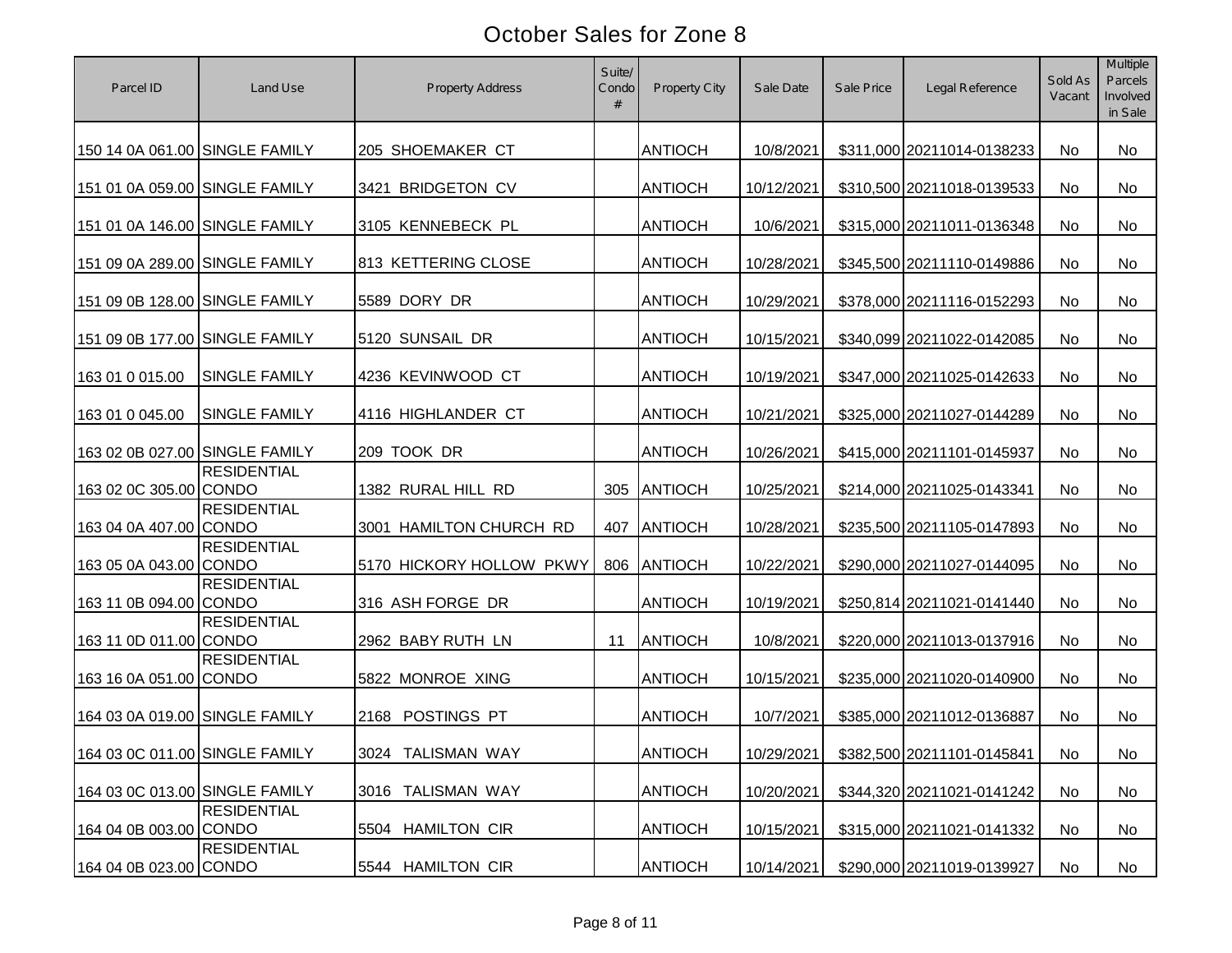| Parcel ID                      | Land Use                                           | <b>Property Address</b>                                      | Suite/<br>Condo<br># | <b>Property City</b> | Sale Date  | Sale Price | Legal Reference            | Sold As<br>Vacant | Multiple<br>Parcels<br>Involved<br>in Sale |
|--------------------------------|----------------------------------------------------|--------------------------------------------------------------|----------------------|----------------------|------------|------------|----------------------------|-------------------|--------------------------------------------|
| 164 05 0A 071.00 CONDO         | <b>RESIDENTIAL</b>                                 | SUMMERCREST BLVD<br>4316                                     |                      | 1022 ANTIOCH         | 10/19/2021 |            | \$270,000 20211029-0145581 | No                | <b>No</b>                                  |
| 164 05 0A 078.00 CONDO         | <b>RESIDENTIAL</b>                                 | SUMMERCREST BLVD<br>4316                                     |                      | 1032 ANTIOCH         | 10/25/2021 |            | \$275,900 20211105-0148306 | No                | <b>No</b>                                  |
| 164 06 0A 001.00 CONDO         | <b>RESIDENTIAL</b>                                 | 4316 SUMMERCREST BLVD                                        | 110                  | ANTIOCH              | 10/8/2021  |            | \$283,000 20211108-0149011 | No                | <b>No</b>                                  |
| 164 06 0A 016.00 CONDO         | <b>RESIDENTIAL</b>                                 | SUMMERCREST BLVD<br>4316                                     | 203                  | <b>ANTIOCH</b>       | 10/15/2021 |            | \$270,000 20211020-0140975 | No                | No                                         |
| 164 06 0A 051.00 CONDO         | <b>RESIDENTIAL</b>                                 | 4316 SUMMERCREST BLVD                                        | 519                  | ANTIOCH              | 10/15/2021 |            | \$209,900 20211019-0140330 | No                | <b>No</b>                                  |
| 164 06 0B 148.00 CONDO         | <b>RESIDENTIAL</b>                                 | BRADBURN VILLAGE WAY<br>713                                  |                      | <b>ANTIOCH</b>       | 10/27/2021 |            | \$285,000 20211104-0147655 | No                | <b>No</b>                                  |
| 164 06 0B 151.00 CONDO         | <b>RESIDENTIAL</b>                                 | 721<br>BRADBURN VILLAGE WAY                                  |                      | <b>ANTIOCH</b>       | 10/25/2021 |            | \$246,000 20211103-0147422 | No                | No                                         |
|                                | <b>VACANT</b><br>164 06 0D 240.00 RESIDENTIAL LAND | <b>BRADBURN VILLAGE DR</b><br>1001                           |                      | <b>ANTIOCH</b>       | 10/1/2021  |            | \$270,690 20211026-0143952 | No                | <b>No</b>                                  |
|                                | <b>VACANT</b><br>164 06 0D 244.00 RESIDENTIAL LAND | <b>BRADBURN VILLAGE DR</b><br>1009                           |                      | <b>ANTIOCH</b>       | 10/29/2021 |            | \$247,590 20211115-0151315 | No                | <b>No</b>                                  |
|                                | <b>VACANT</b><br>164 06 0D 245.00 RESIDENTIAL LAND | <b>BRADBURN VILLAGE DR</b><br>1011                           |                      | <b>ANTIOCH</b>       | 10/18/2021 |            | \$257,590 20211124-0156163 | No                | <b>No</b>                                  |
|                                | <b>VACANT</b><br>164 06 0D 248.00 RESIDENTIAL LAND | 1017<br>BRADBURN VILLAGE DR                                  |                      | <b>ANTIOCH</b>       | 10/20/2021 |            | \$251,690 20211105-0148297 | No                | No                                         |
|                                | <b>VACANT</b><br>164 06 0D 249.00 RESIDENTIAL LAND | <b>BRADBURN VILLAGE DR</b><br>1019                           |                      | <b>ANTIOCH</b>       | 10/1/2021  |            | \$253,590 20211027-0144305 | No                | <b>No</b>                                  |
|                                | VACANT<br>164 06 0D 253.00 RESIDENTIAL LAND        | <b>BRADBURN VILLAGE DR</b><br>1027                           |                      | <b>ANTIOCH</b>       | 10/29/2021 |            | \$246,590 20211115-0151319 | No                | No                                         |
|                                | <b>VACANT</b><br>164 06 0D 254.00 RESIDENTIAL LAND | <b>BRADBURN VILLAGE DR</b><br>1029                           |                      | <b>ANTIOCH</b>       | 10/25/2021 |            | \$243,590 20211105-0148240 | No                | <b>No</b>                                  |
|                                | <b>VACANT</b><br>164 06 0D 255.00 RESIDENTIAL LAND | 1031<br><b>BRADBURN VILLAGE DR</b>                           |                      | <b>ANTIOCH</b>       | 10/26/2021 |            | \$253,590 20211105-0148277 | No                | <b>No</b>                                  |
|                                | <b>VACANT</b><br>164 06 0D 259.00 RESIDENTIAL LAND | 1039<br><b>BRADBURN VILLAGE DR</b>                           |                      | <b>ANTIOCH</b>       | 10/28/2021 |            | \$246,590 20211115-0151324 | No                | No                                         |
|                                | <b>VACANT</b>                                      | 164 06 0D 260.00 RESIDENTIAL LAND   1041 BRADBURN VILLAGE DR |                      | <b>ANTIOCH</b>       | 10/28/2021 |            | \$246,590 20211110-0150053 | No                | No                                         |
|                                | <b>VACANT</b><br>164 06 0D 261.00 RESIDENTIAL LAND | <b>BRADBURN VILLAGE DR</b><br>1043                           |                      | <b>ANTIOCH</b>       | 10/28/2021 |            | \$257,990 20211115-0151322 | No                | No                                         |
|                                | <b>VACANT</b><br>164 06 0D 263.00 RESIDENTIAL LAND | <b>BRADBURN VILLAGE DR</b><br>1047                           |                      | <b>ANTIOCH</b>       | 10/28/2021 |            | \$261,990 20211115-0151313 | No                | No                                         |
| 164 07 0A 059.00 SINGLE FAMILY |                                                    | 1568 ROCKGLADE RUN                                           |                      | <b>ANTIOCH</b>       | 10/26/2021 |            | \$312,000 20211110-0150899 | No                | No                                         |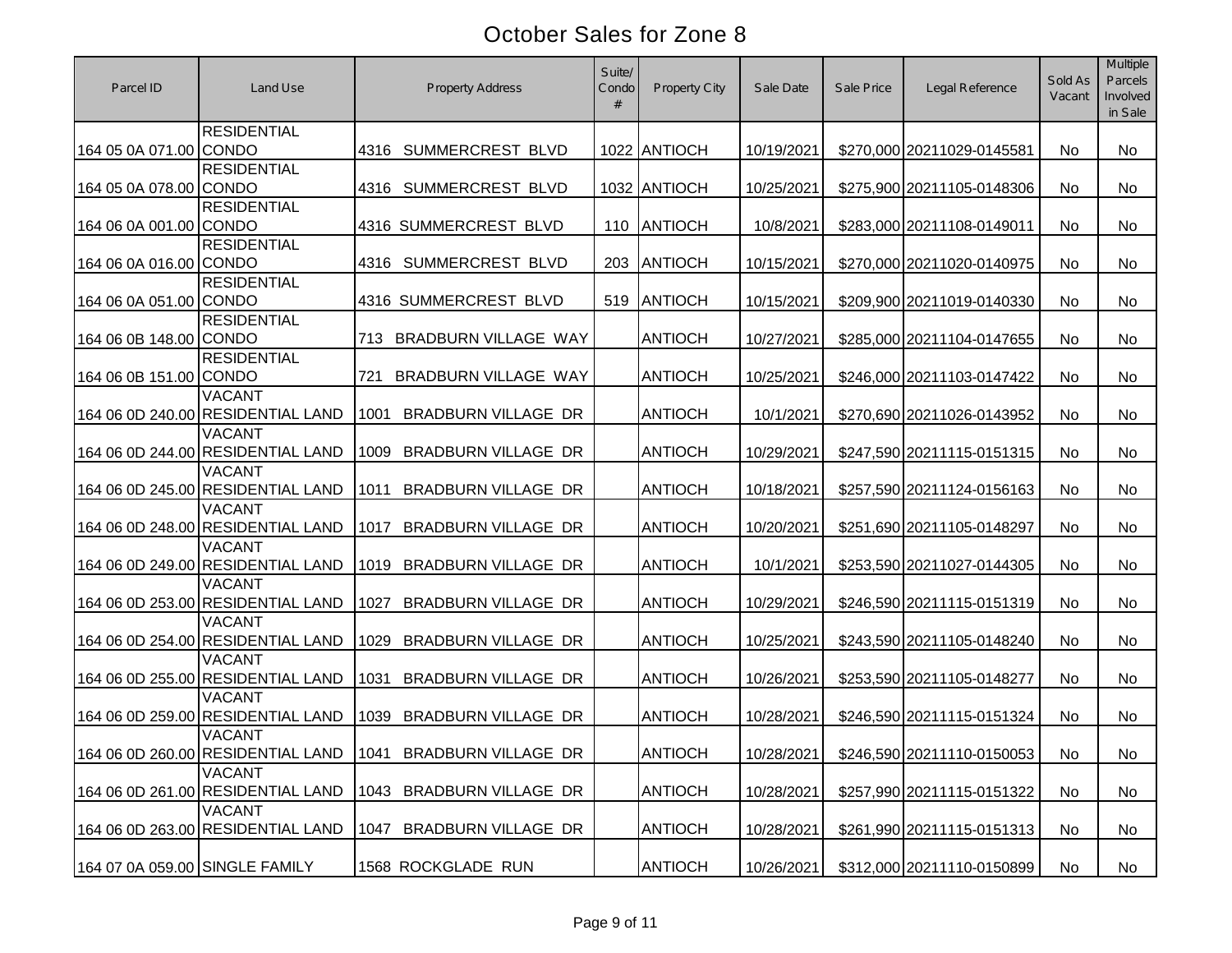| Parcel ID                      | Land Use             | <b>Property Address</b>     | Suite/<br>Condo<br># | Property City  | Sale Date  | Sale Price | Legal Reference            | Sold As<br>Vacant | Multiple<br>Parcels<br>Involved<br>in Sale |
|--------------------------------|----------------------|-----------------------------|----------------------|----------------|------------|------------|----------------------------|-------------------|--------------------------------------------|
| 164 07 0A 155.00 SINGLE FAMILY |                      | 1657 HIGHWATER DR           |                      | <b>ANTIOCH</b> | 10/8/2021  |            | \$420,000 20211012-0137031 | No                | No                                         |
| 164 07 0A 316.00 SINGLE FAMILY |                      | <b>GRACEWOOD GRV</b><br>541 |                      | <b>ANTIOCH</b> | 10/8/2021  |            | \$375,900 20211013-0137408 | No                | No.                                        |
| 164 08 0B 078.00 SINGLE FAMILY |                      | 1228 MARITIME PRT           |                      | <b>ANTIOCH</b> | 10/25/2021 |            | \$350,000 20211027-0144410 | No                | No.                                        |
| 164 10 0A 244.00 SINGLE FAMILY |                      | 4269 SANDSTONE DR           |                      | <b>ANTIOCH</b> | 10/18/2021 |            | \$375,000 20211020-0141114 | No                | No.                                        |
| 164 10 0A 442.00 SINGLE FAMILY |                      | 604 SANDROSE CT             |                      | <b>ANTIOCH</b> | 10/26/2021 |            | \$374,500 20211102-0146792 | No                | No                                         |
| 164 13 0 005.00                | <b>SINGLE FAMILY</b> | 5617 CEDAR ASH XING         |                      | <b>ANTIOCH</b> | 10/21/2021 |            | \$360,000 20211025-0142877 | No                | No                                         |
| 164 13 0 146.00                | <b>SINGLE FAMILY</b> | 6013 MONROE XING            |                      | <b>ANTIOCH</b> | 10/13/2021 |            | \$389,576 20211018-0139265 | No                | <b>No</b>                                  |
| 164 16 0B 106.00 SINGLE FAMILY |                      | 2024 CAREFREE LN            |                      | <b>ANTIOCH</b> | 10/12/2021 |            | \$407,300 20211015-0138761 | No                | No                                         |
| 165 05 0A 105.00 SINGLE FAMILY |                      | 820 POINT BREAK CR S        |                      | <b>ANTIOCH</b> | 10/8/2021  |            | \$280,000 20211014-0138501 | No                | <b>No</b>                                  |
| 165 09 0A 045.00 SINGLE FAMILY |                      | 1857 LAKEWOOD VILLAGE DR    |                      | <b>ANTIOCH</b> | 10/22/2021 |            | \$321,500 20211029-0145645 | <b>No</b>         | <b>No</b>                                  |
| 165 13 0 027.00                | <b>SINGLE FAMILY</b> | 901 STONEVIEW CT            |                      | <b>ANTIOCH</b> | 10/20/2021 |            | \$275,000 20211027-0144520 | No                | No                                         |
| 165 13 0A 179.00 SINGLE FAMILY |                      | 4105 PEPPERWOOD DR          |                      | <b>ANTIOCH</b> | 10/6/2021  |            | \$233,000 20211014-0138205 | No                | No                                         |
| 165 14 0 097.00                | <b>SINGLE FAMILY</b> | 4937 DEERHAVEN DR           |                      | <b>ANTIOCH</b> | 10/23/2021 |            | \$279,800 20211029-0145339 | No                | No                                         |
| 175 02 0B 058.00 CONDO         | <b>RESIDENTIAL</b>   | 1548 SPRUCEDALE DR          |                      | <b>ANTIOCH</b> | 10/26/2021 |            | \$235,200 20211028-0145220 | No                | <b>No</b>                                  |
| 175 02 0B 112.00 CONDO         | <b>RESIDENTIAL</b>   | 1547 SPRUCEDALE DR          |                      | <b>ANTIOCH</b> | 10/12/2021 |            | \$219,999 20211014-0138502 | No                | <b>No</b>                                  |
| 175 02 0B 135.00 CONDO         | <b>RESIDENTIAL</b>   | 808 LOWER PARK PL           |                      | <b>ANTIOCH</b> | 10/5/2021  |            | \$230,000 20211007-0134869 | No                | No                                         |
| 175 02 0F 017.00 SINGLE FAMILY |                      | 3581 FLOYD CIR              |                      | <b>ANTIOCH</b> | 10/8/2021  |            | \$305,000 20211018-0139444 | No                | No                                         |
| 175 02 0F 033.00 SINGLE FAMILY |                      | 2320 PRESERVE CIR           |                      | <b>ANTIOCH</b> | 10/8/2021  |            | \$322,770 20211019-0140320 | No                | No                                         |
| 175 02 0F 072.00 SINGLE FAMILY |                      | 2212 PRESERVE CIR           |                      | <b>ANTIOCH</b> | 10/21/2021 |            | \$338,868 20211103-0147075 | No                | No                                         |
| 175 02 0F 073.00 SINGLE FAMILY |                      | 2216 PRESERVE CIR           |                      | <b>ANTIOCH</b> | 10/21/2021 |            | \$358,726 20211027-0144300 | No                | No                                         |